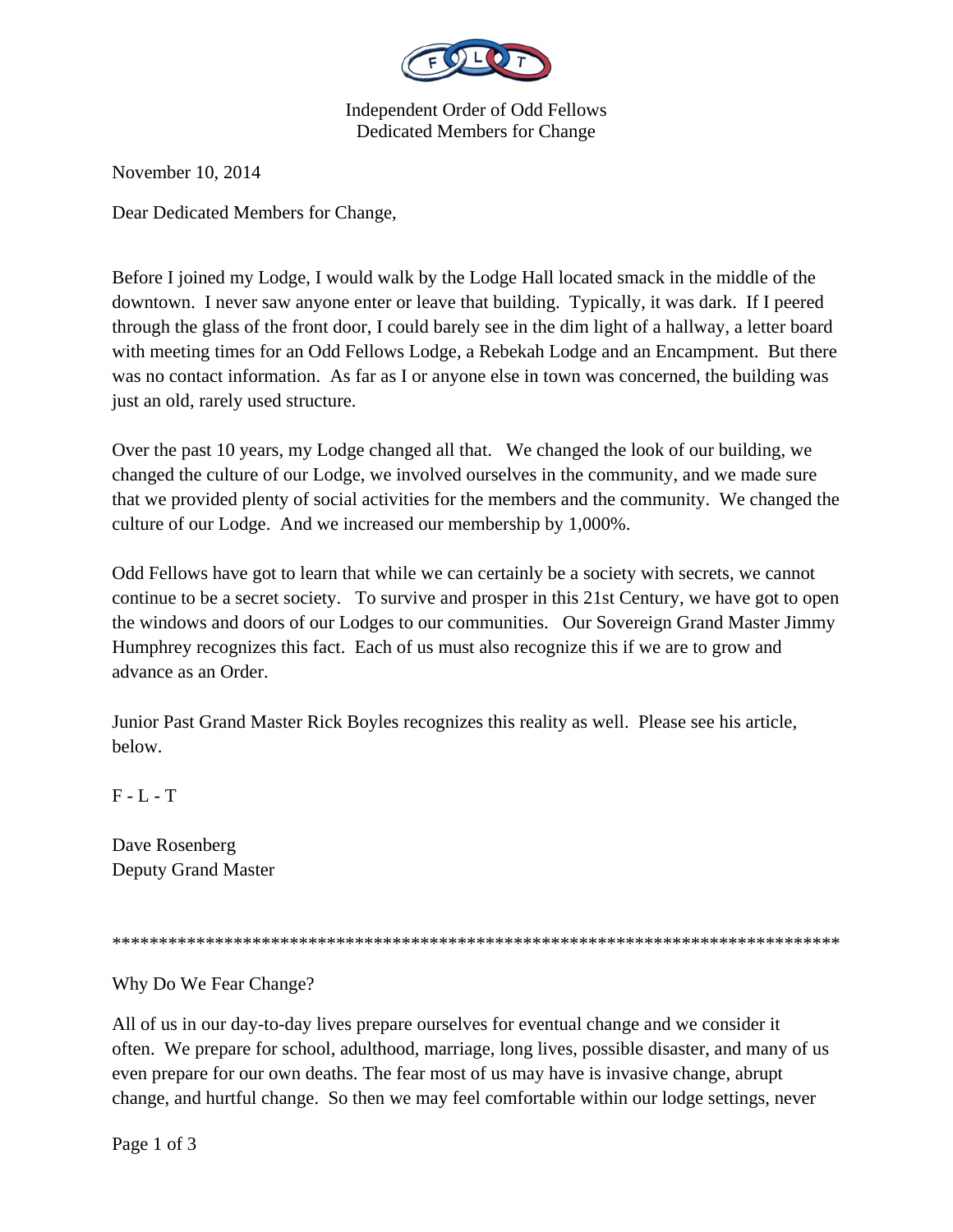

Independent Order of Odd Fellows Dedicated Members for Change

changing, never evolving, and never opening up to the world. If a psychologist would study us as a group, this is probably the diagnosis we would receive: that evolution of any type is fearsome and full of pits and falls we may not be aware of. Yet change happens constantly within and without our order. Saying that we resist change is like standing in the rain and demanding it stop. Somehow some of us have deluded ourselves into believing that if we stand still, we do not change, but nothing could be further from the truth. Just as a tree grows, each of us grows, changes, and adapts. Whether or not we accept change does not affect the simple truth that it is coming. The fact that some of us persist in speaking about the 1850s, or the 1920s, as some glorious time to be an Odd Fellow only belies the truth. If we are a vibrant, active, forward looking group we would not need to resurrect the past, in fact, we would actually see how ludicrous this is. Our order is wonderful, rampant with heart, and full of thoughtful individuals, even beloved, but to continue harkening to the past only succeeds in weakening the present.

 History, tradition, heritage, all of these are great and wonderful things, but they are things only, images of our past, a fading photograph, a snapshot in time. While our history is full, our future is still in doubt. We do not solidify our future by dwelling on our past. History is like a medal we wear on our chests - something to wear proudly but it does not take the place of real life. Many of us have spoken about our history and proudly, but if our history was easily transposed to today, we would not have any difficulty with numbers nor would we have to explain ourselves to the public. Not only have we diminished heavily in numbers, we have become hidden in plain sight - we are often the old dilapidated building in the middle of town. Many of our events also are traditional, some of them wonderful, but to think that suddenly members are going to spring up around them after they have been in existence for many years is really not logical. To get new members, we need to make ourselves appealing find something that the onlooker finds interesting or exciting not just simply revisit old events and old snapshots of a time long past.

 Many of our members have expressed the idea that we have lost a lot of our charitable instinct. I could not agree more. We need to do more than help some nationalized charities: we need to look to our own communities as to what they may need within our own city limits. Fraternal groups I have seen do such things as sponsor little league sports teams, feed the homeless, help the aged, sponsor holiday dinners for the impoverished, welcome everyone in for a free drink or a kind thought or a smile. In order to appeal regionally, we need to deal with each other regionally and not just on some sort of universal level. Many lodges have large bank accounts in either dormant checking or near dormant savings accounts and yet they act like giving a free meal is anathema to their existence. It's really time to question that reasoning. If your lodge is on the ropes financially, perhaps it's already too late, but if you have funds just languishing in a dusty checking account with little or no return, then it's time to question your own intentions. Are we saving for a rainy day? If so, I submit that as pointed out